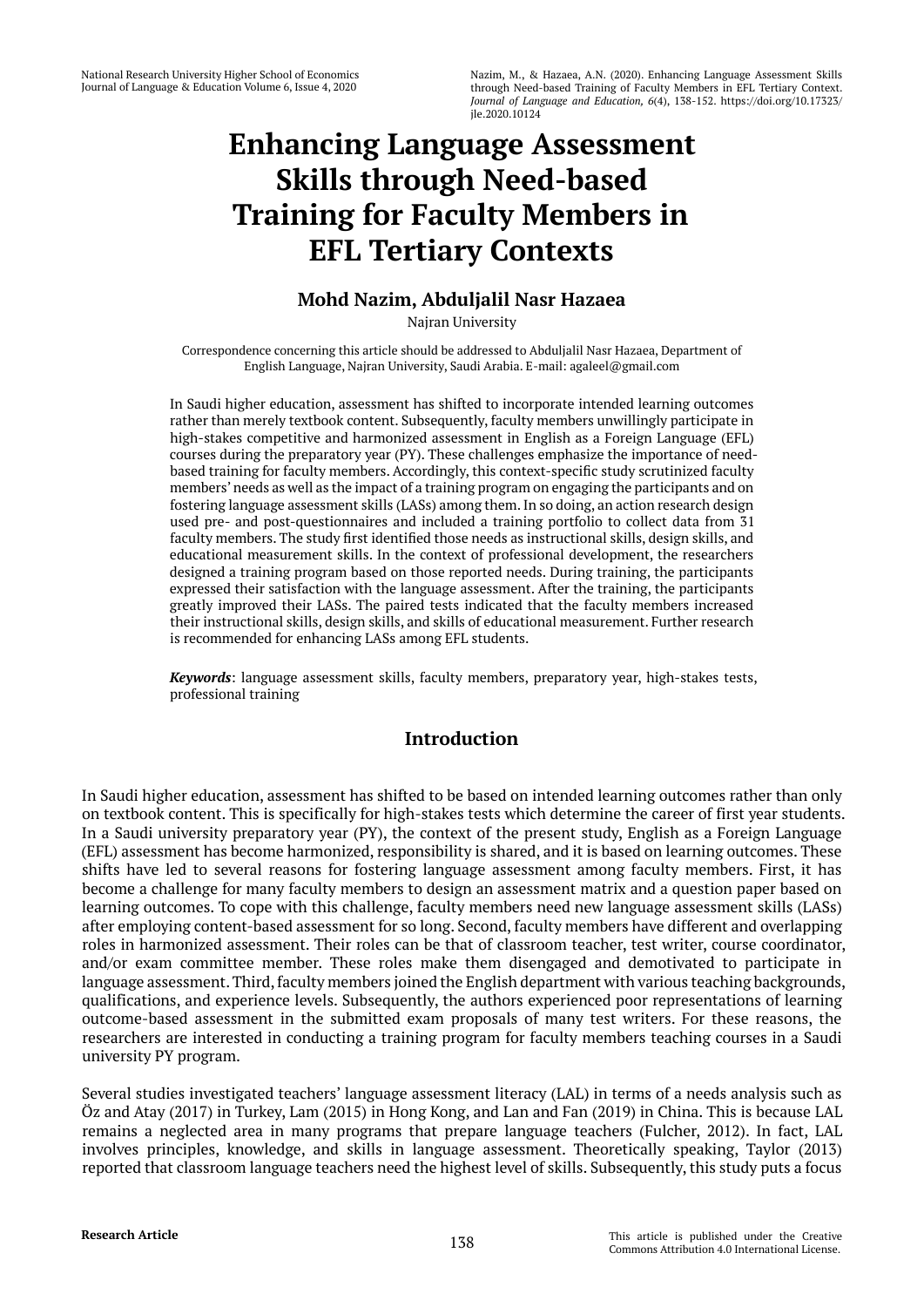on LASs for two reasons. First, faculty members usually need practical solutions when encountering challenges at their workplace. Second, skills coincide with the concept of 'training'. Under the umbrella of LAL, therefore, LASs are a potential area that no study has concentrated on or addressed in the form of a need-based training program.

At the same time, workplace training is essential for promoting LASs among faculty members to meet  $21<sup>st</sup>$ century literacies for foreign language assessment in Saudi higher education. Faculty members need to understand certain issues about assessment such as its purpose and outcomes in addition to working with assessment data (Boyd & Donnarumma, 2018). When faculty members are trained in assessment skills, they become more confident with high-stakes tests. It is assumed that the participants in this study will overcome assessment challenges and become more confident aligning learning outcomes and textbook contents after training them on LASs.

Therefore, this context-specific study investigates the effectiveness of need-based training on LASs among faculty members working in a Saudi university PY program. Employing an action research design, this study addresses these three research questions:

- 1. What is the average level of LAS knowledge among faculty members in a PY EFL context?
- 2. To what extent are the participants engaged in the training treatment?
- 3. How effective is professional training on LAS development?

### **Literature Review**

LAL, an emerging area in language assessment, is defined as the knowledge, skills, and principles in language assessment (Fulcher, 2012; Inbar-Lourie, 2008; Pill & Harding, 2013; Taylor, 2013). As a result, several models have been developed to investigate LAL (Brindley, 2001; Fulcher, 2012; Inbar-Lourie, 2008; Pill & Harding, 2013; Taylor, 2013), and how it can enhance the knowledge, skills, and principles in language assessment among various stakeholders (Davies, 2008; Language Assessment Literacy Symposium, 2016). Taylor (2013) summarized a conference on LAL and called for further research in this emerging and challenging field. The conference reported diverse stakeholders including "test writers, classroom teachers, university administrators and professional language testers" (p.410) who need various levels of LAL. As for classroom language teachers, Taylor further showed that they need the highest level of language pedagogy and technical skills. However, they need the lowest level of principles, concepts, and scores and decision making. In other words, language teachers need practical and teaching skills to achieve their assessment duties in a team-work context. On the contrary, the deanship and the program coordinator determine the assessment approach, plan, and matrix. Subsequently, language teachers need the lowest theoretical orientation about language assessment.

Several studies investigated perceptions, principles, and knowledge of assessment among language teachers. Lan and Fan (2019) identified the training needs for assessment among Chinese EFL teachers. Boyd and Donnarumma (2018) concentrated on the principles and perceptions of language teachers in London towards language assessment. Although they conducted a need-based training assessment program, they did not put a focus on LASs. Öz and Atay (2017) examined the perceptions and knowledge of assessment among Turkish EFL instructors in a PY program. The same authors found an imbalance between teachers' perceptions and classroom reflections. LASs still a great deal of potential for further research. Djoub (2017) advocated teacher training into assessment literacy through conscious professional development courses; something that includes multi-dimensional awareness about the importance, benefits, strategies, and techniques of language assessment. Galichkina (2016) investigated assessment awareness among EFL teachers in Russia through a project-based learning activity. This activity triggered a deep awareness of and confidence about assessment among the participants. The same study recommended integrating this activity in an ESL course. Subsequently, the present study incorporates this activity into its training program.

Gebril and Boraie (2016) designed a training program for EFL teachers in Egypt. They recommended that a similar program be conducted for EFL teachers. Similarly, Lam (2015) explored the training landscape in language assessment among EFL teachers. The study found inadequate language assessment in Hong Kong and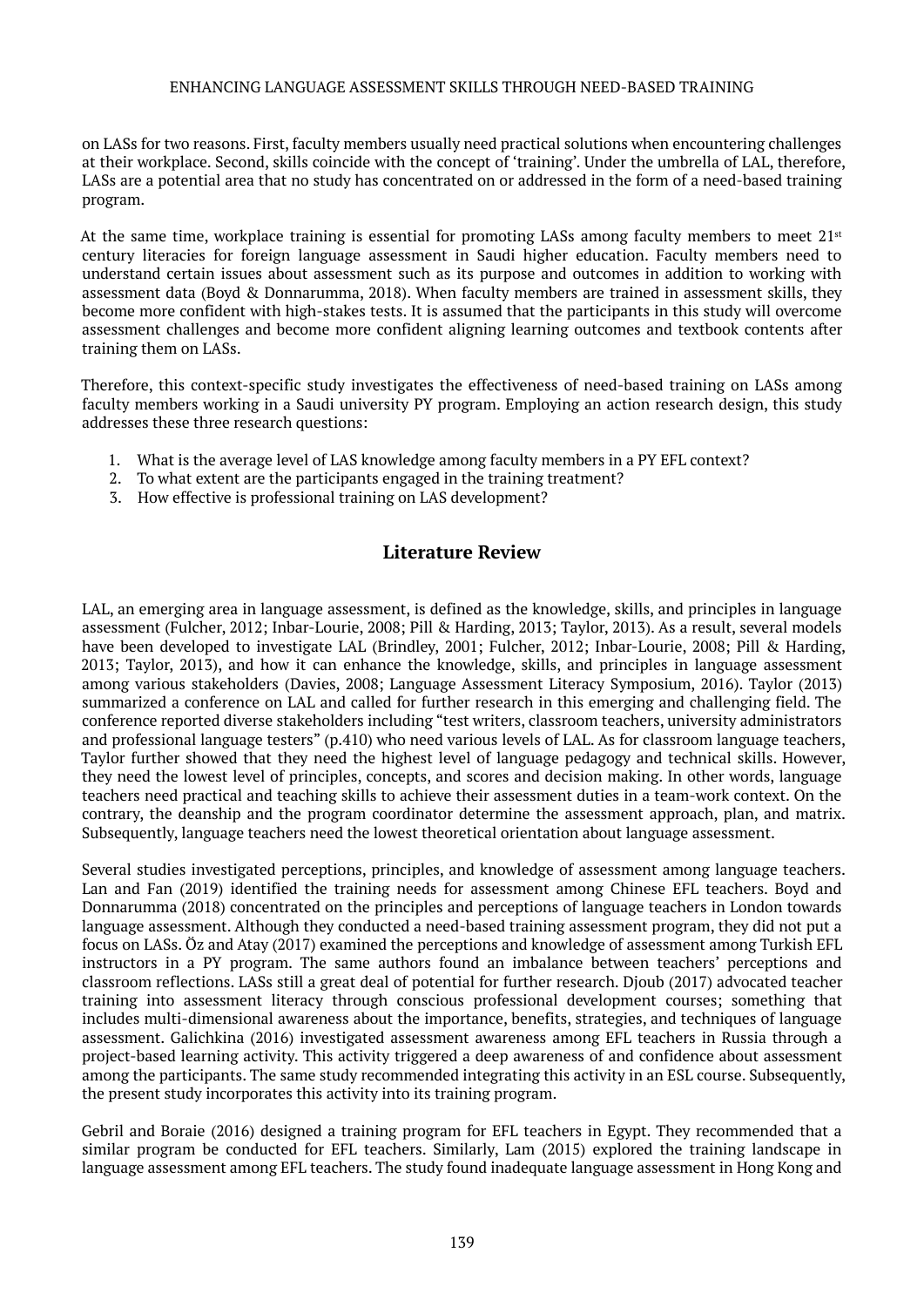recommended LAL. Hatipoğlu (2015) investigated the issue of language assessment among language teachers in Turkey. The study found a great effect on the assessment culture and assessment experience on pre-service teachers. These findings indicate that changes in assessment practices need well-designed training to cope with new assessment changes. Vogt and Tsagari (2014) identified the training needs in language assessment in seven European countries. They found that EFL teachers need training in language assessment. Instead, teachers compensated for insufficient training by using existing materials for language assessment. Walters (2010) applied 'standards reverse engineering' for the sake of critical awareness among ESL teachers and recommended applying it to classroom-based assessment to examine its effect on test construction and use in the classroom. Inbar-Lourie (2008) investigated language assessment courses in language programs to find gaps in teachers' qualifications. So far, it seems that no study has concentrated on LASs and addressed them through professional development need-based training programs in higher education EFL contexts.

Previous research also called for fostering LASs in the Saudi EFL context (Hakim, 2015; Hazaea, 2019; Hazaea & Tayeb, 2018; Mansory, 2016; Umer, Zakaria, & Alshara, 2018). Hazaea (2019) examined the need for professional development in ELT and recommended further research on LAL. Hakim (2015) suggested the use of training workshops to provide EFL facilitators with a clear and deep consideration of effective LAL. Similarly, Mansory (2016) called for long-term collaborative training and support that would greatly help in raising assessment literacy among teachers. Hazaea and Tayeb (2018) recommended training for EFL teachers to develop LAL. Umer et al. (2018) found a mismatch between Saudi EFL teachers' assessment tasks and course learning outcomes. Thus, need-based training is critical for promoting LASs among EFL faculty members to meet the 21st century literacies required for foreign language assessment.

Previous research also showed that several questionnaires have been used for LAL. Fulcher (2012) developed a questionnaire to find out the training needs regarding assessment among language teachers. Herrera, Macías, and Fernando (2015) developed a questionnaire for EFL teachers on assessment literacy. Crusan, Plakans, and Gebril (2016) developed a survey to examine the perspectives and background of writing teachers on assessment. Djoub (2017) developed a questionnaire for measuring the effectiveness of LAL on practices of assessment and Giraldo (2018) developed a questionnaire for LASs among teachers. The present study adopted the content of this recent questionnaire as it best fits the context of PY programs.

## **Methodology**

#### **Approach**

In language assessment, unique stakeholders need different levels of LASs. Language teachers need three subskills in language assessment. Giraldo (2018) proposed a list of LASs for language teachers. These skills are categorized as instructional skills, design skills, skills of educational measurement, and technological skills. The last two categories can be combined in one category where technological software is used for educational measurement. This list of skills coincides with Stabler-Havener's (2018) groupings of LASs: skills in itemwriting, skills in test construction, and skills in analysis. Accordingly, the present study classifies list of assessment skills as instructional skills, design skills, and skills of educational measurement (Figure 1).

#### **Figure 1**

*Language Assessment Skills (LASs)*



Design skills refer to skills for writing test syllabuses that are based on learning outcomes (Taylor, 2009). These design skills also include true and false questions, multiple-choice questions, and so on (Giraldo, 2018). Design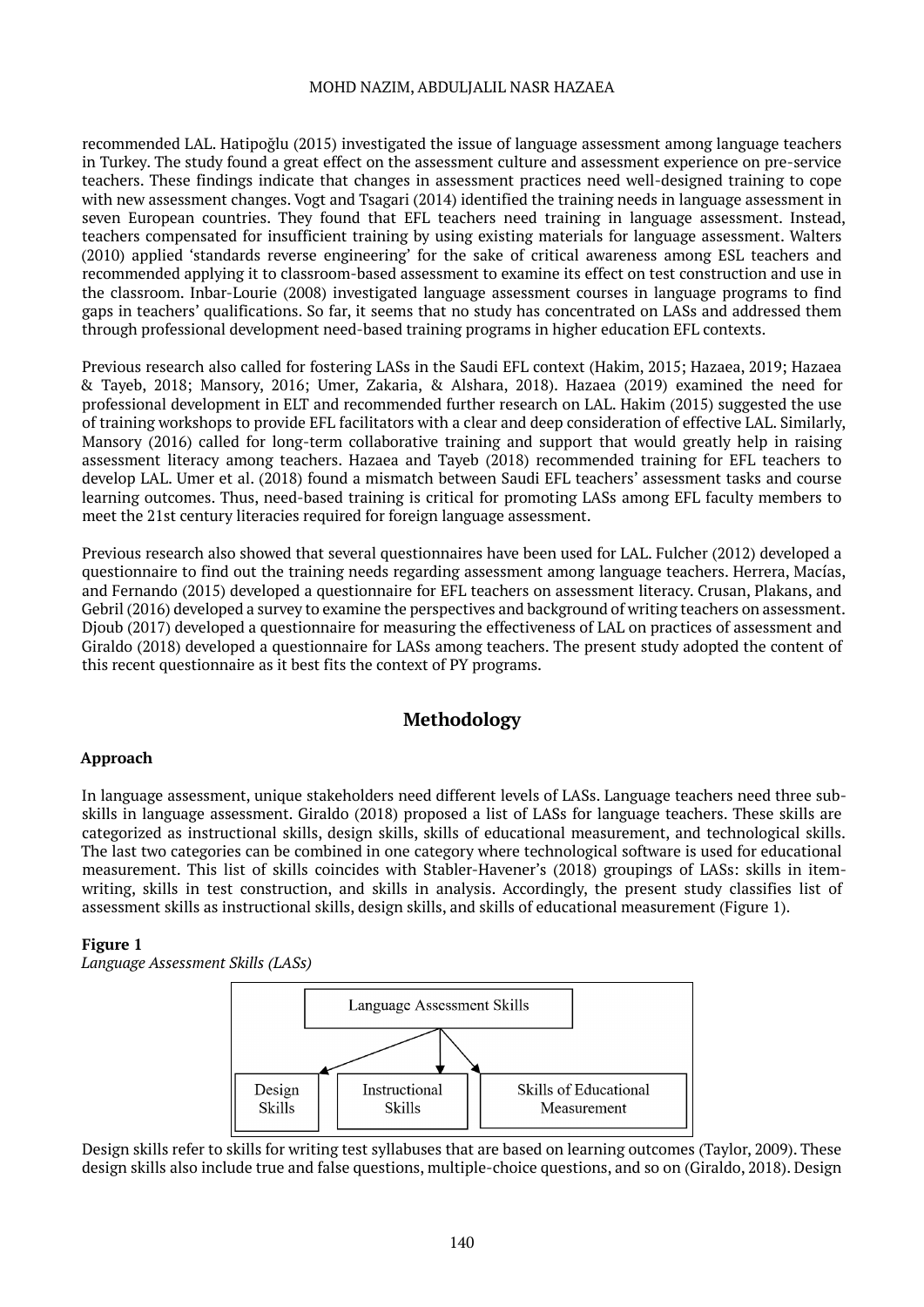skills also involve the sub-skills of using rubrics and the skills for providing security for soft and hardcopies of tests. Writing exam proposals, which includes presenting, sequencing, and assisting in the achievement of learning objectives, is an integral part of design skills. Accordingly, faculty members should be able to design assessments that are "reliable, authentic, fair, ethical, practical, and interactive" (Fulcher 2012, p.116).

Instructional skills refer to the process of collecting formal and informal data for students' language development. Formal means of data include portfolios and tests (Rea-Dickin, 2001). Informal data includes classroom observation. It also involves the skills of giving feedback and motivating students based on their results (Hill & McNamara, 2012). Instructional skills also subsume skills of reporting and interpreting results to various stakeholders such as students and parents (Giraldo, 2018). It is assumed that a firm foundation in instructional skills sharpens LASs among faculty members.

Skills of educational measurement include the ability to use statistical software such as Excel and SPSS. In so doing, faculty members will be able to calculate descriptive statistics such as means, curves, standard deviations, reliability, and correlations. Skills of educational measurement go beyond analysis into the interpretation of data showing students' strengths and weaknesses (Giraldo, 2018). This view is supported by Davies (2008) and Inbar-Lourie (2012).

Several training approaches guide language assessment (Malone, 2017). Recently, Boyd and Donnarumma (2018) suggested a trainee-centered approach for LAL. In general, this approach deals with teachers not as individual novices, but as collective experts. This approach builds teachers' engagement and confidence regarding assessment. Another feature of this approach is its flexibility for the issues of time and resources. It is a form of inductive learning that is suitable for workplace training. The trainer is a 'regulator' and the participants play the role of problem solvers. The current study uses this approach for its need-based training program.

#### **Research Design**

This study employed action research (Figure 2). First, a needs analysis questionnaire was administered to a convenient group of male faculty members because of the gender segregated system in Saudi universities. During the treatment, three workshops were conducted to address their needs in the form of a training program. After each workshop, a workshop evaluation form was distributed among the participants. At the end of the program, a post-treatment questionnaire was used.

#### **Figure 2**



## **Setting and Participants**

Thirty-five male faculty members deliver six English courses across approximately 30 sections in the Department of English Language Skills in the PY program of Saudi University. These faculty members joined the department with different degrees (Ph.D. [n=8], Master's [n=24] and BA [n=3], different teaching experiences (1-15 years), and various statuses of English language ability (EFL, ESL/NS). In terms of age, 45.2% of the participants are between 30 and 39 years of age; 35.4% are over the age of forty; and about 20% of the participants are under the age of thirty (Table 1).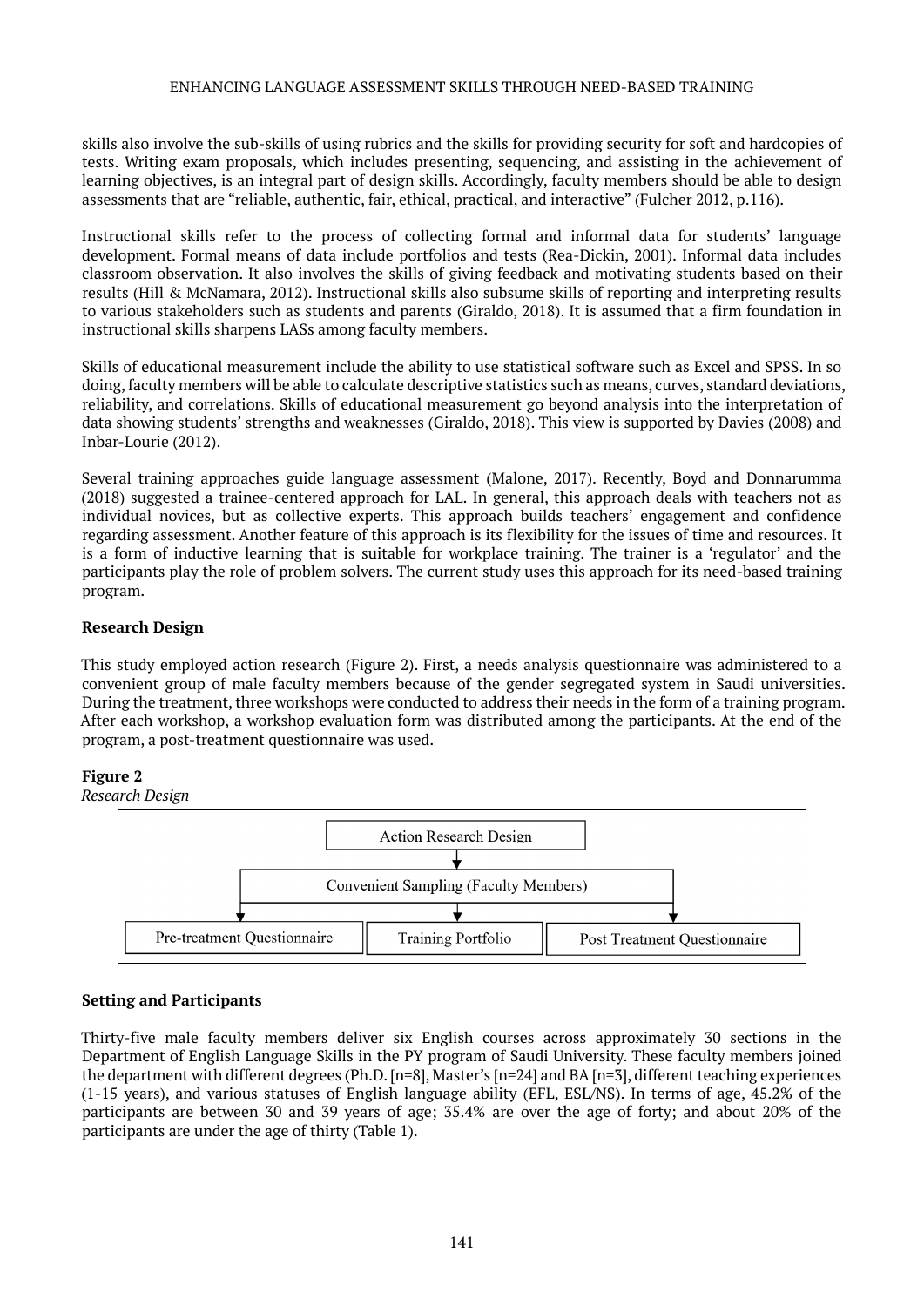| <b>Background Information of Participants</b> |         |                               |                         |                      |         |  |  |  |
|-----------------------------------------------|---------|-------------------------------|-------------------------|----------------------|---------|--|--|--|
| Age                                           | Percent | <b>Teaching</b><br>Experience | Percent<br>25.8%<br>29% | <b>Oualification</b> | Percent |  |  |  |
| $25 - 29$                                     | 19.4%   | $1-5$ vears                   |                         | BA                   | 9.7%    |  |  |  |
| $30 - 39$                                     | 45.2%   | $6-10$ years                  |                         | Master               | 71%     |  |  |  |
| $+40$                                         | 35.4%   | $11+$ years                   | 45.2%                   | Ph.D.                | 19.3%   |  |  |  |

# **Table 1**

For teaching, 45.2% of the participants have more than ten years of experience. As their terminal degree, 71% of the participants hold a master's degree in English. The researchers informed the participants about the nature of the study and received their consent to use the data for research purposes with anonymity.

Faculty members have different overlapping roles and shared responsibility in harmonized assessment as classroom teachers, test writers, course coordinators, and/or exam committee members. All faculty members are considered classroom teachers. For testing, however, the department initially invited proposals from selected faculty members (test writers). They are provided with an assessment plan for which they must design questions based on intended learning outcomes. They then send the proposals to the course coordinators. The coordinators review the proposals and prepare one suggested exam draft, which is then sent to the exam committee. The exam committee reviews the items based on the characteristics of a good test and prepares valid and reliable tests. Necessary adjustments are made after multiple reviews. The exam paper is proofread again before it is printed.

The exam is administrated according to the schedule of the central examination committee. Exam papers are collected and distributed for evaluation, which is conducted by groups of 2-3 members. An exam paper goes through the various stages of evaluation, marking, rechecking, and teacher filtering. Marks are inserted into Excel spreadsheets for data analysis including question-wise analysis, learning outcomes, figures, means and standard deviations. Therefore, the target faculty members have overlapping roles in terms of designing and interpreting high-stakes assessment.

#### **Instruments**

Two instruments were used in this study: a questionnaire and a training portfolio. The pre-treatment questionnaire consisted of three parts: personal information, format and delivery method, and content of the questionnaire. Personal information included their name (optional), age, terminal degree, and teaching experience. Format and delivery method involve faculty members' preferences in terms of delivery format and trainer . The content of the questionnaire emphasized three main areas of LASs: design skills (12 items), instructional skills (12 items), and skills of educational measurement (8 items). A 5-point Likert scale was used; (from strongly disagree to strongly agree). The pre-treatment questionnaire was then distributed among the faculty members to identify their levels of LASs.

The data was analyzed using SPSS 20 software in which several analyses were employed: descriptive analysis, independent t-test, and paired t-test. Cronbach's Alpha was 0.974, which indicates that the questionnaire was reliable for internal consistency. After the needs analysis, the study addressed the reported needs in the form of a training program. The post-treatment questionnaire followed the content of the questionnaire used in the needs analysis. Cronbach's Alpha was 0.986.

The training portfolio was another instrument used in this study. It should be a systematic and organized tool based on participants' reflections and assessments (Khan & Begum, 2012). A training portfolio consists of observation sheets, training materials, and workshop evaluation form (Binet, Gavin, Carroll, & Arcaya, 2019). On the workshop evaluation form, the researchers asked the participants to point out their level of satisfaction and engagement with the workshops. A 1 to 5 scale was used where 1 showed the least level of satisfaction, and 5 the highest level of satisfaction. The evaluation forms were analyzed by calculating the degree of engagement under each scale. The observations sheets were analyzed using thematic analysis.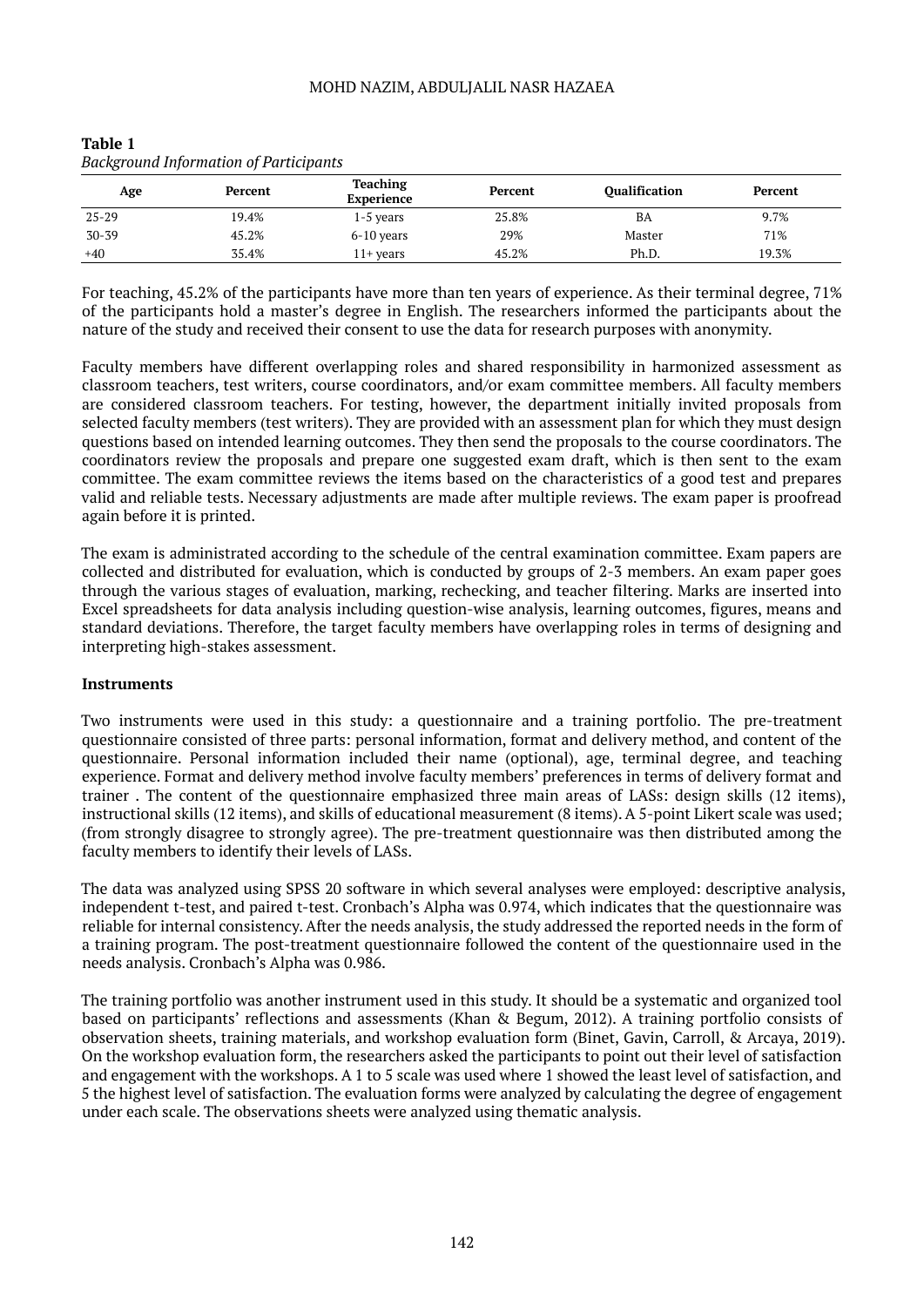#### **Procedure**

#### *Needs Analysis*

Thirty-one faculty members responded to the questionnaire. The two authors, Ph.D. holders, and two master's holders did not respond to the questionnaire. To collect objective data, the two authors avoided responding to the items on the questionnaire because their responses might affect the results of the study. The researchers analyzed the responses of the participants on the format of activities for LASs. As for the activities, the participants preferred workshops, group discussions, and seminars: 45%, 35%, and 20%; respectively. While 64.5% preferred conducting workshops at the workplace, 35.5% preferred online activities. As for preferred speakers, 32.5% of the participants wanted their colleagues to share their experiences. While 45% of the respondents preferred an expert from outside the institution, 22.5% preferred an expert from inside the institution.

The needs analysis shows low skill levels for educational measurement, design skills, and instructional skills (2.41, 1.97, 1.86); respectively. Then, the data analysis was conducted to see the relationships between LASs and teaching experience as well as qualifications (Figure 3).



#### **Figure 3**

*LASs vs. Teaching Experience and Qualification (Needs Analysis)*

It was found that teaching experience had no effect on instructional skills, design skills, and skills of educational measurement. All values were below the average except for skills of educational measurement where the participants have more than ten years of experience. Their value reached the average (m=2.53). This result can be attributed to assessment based on learning outcomes being a new experience for the participants who used to use content-based assessment. On the contrary, qualifications had a role in shaping the levels of LASs. Compared with other qualifications, Ph.D. holders (n=6) were found to be somewhat in need on skills of educational measurement (m=3.2), design skills (m=3), and instructional skills (m=2.6). Both holders of bachelor's degrees (n=3) and master's degrees (n=22) were still highly in need of training on LASs.

Accordingly, the researchers designed a training program. As most of the participants were master's degree holders, the researchers designed the training program to suit their need level and requested that all of the participants join the training program. Similarly, the researchers used workshops and group discussion activities. In addition, the activities were conducted at the workplace and online tutorials were shared among the participants. Although 45% of the participants preferred external experts, the researchers conducted the training program with an internal expert from the e-learning unit. It was beyond the researchers' limit to invite and support external experts to train the participants on LASs.

#### *Training Program*

In the context of professional development, the researchers as 'regulators' designed and conducted a training program consisting of six one-hour training sessions and two-and-a-half-hour online tutorials. The researchers reviewed the training materials between workshops and the reported needs to best enhance LASs among the participants. In addition, the researchers are qualified enough to facilitate this job since the first author is the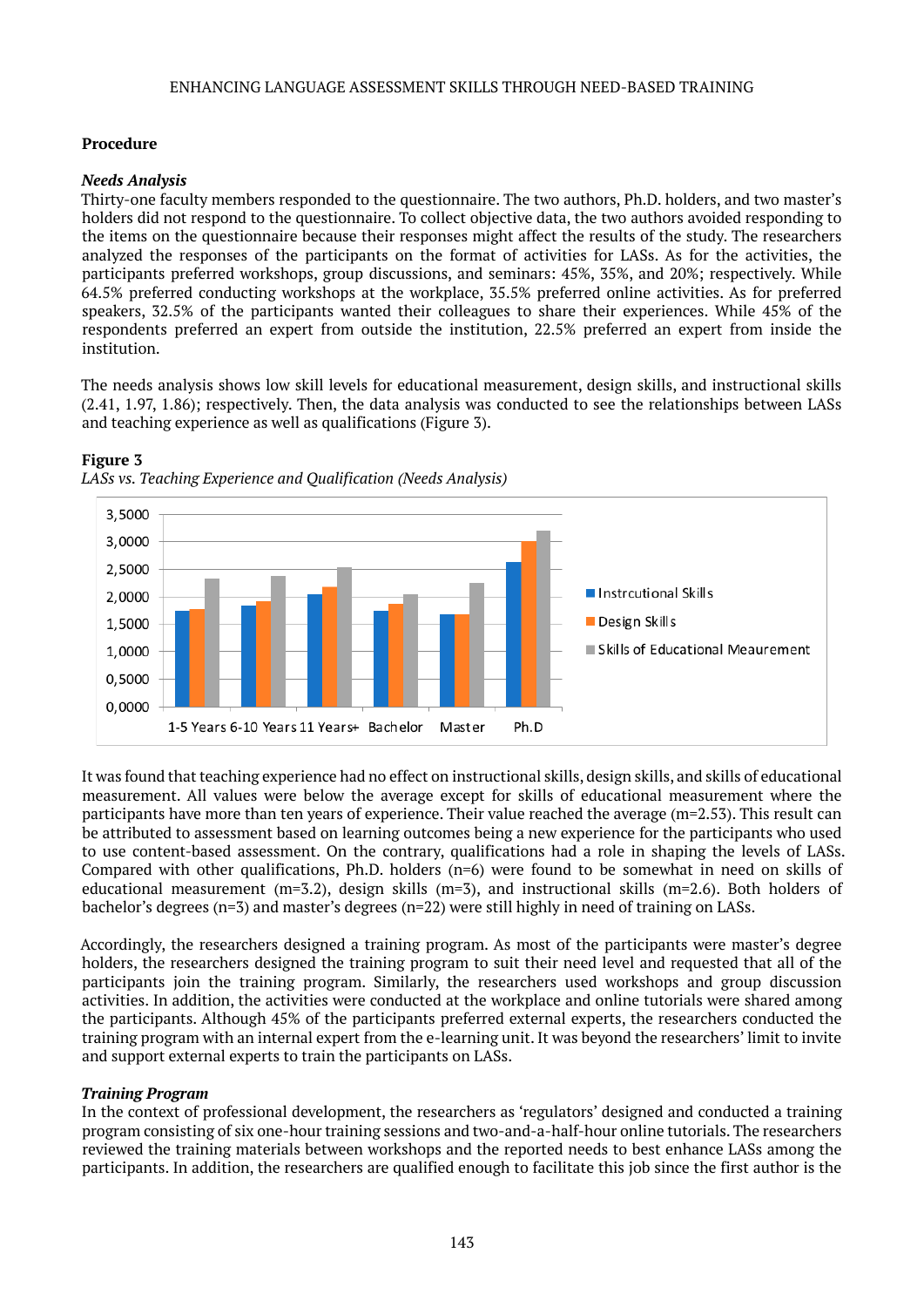head of the examination committee and the second author's area of expertise are language assessment (Hazaea & Tayeb, 2018) and professional development (Hazaea, 2019). The participants, through the workshops, were trained (Ørngreen & Levinsen, 2017) on LAS areas as revealed by the needs analysis report. Each training session started with a theoretical orientation and then a group discussion. While two of the workshops were conducted by the two authors, one workshop was conducted by an expert from the e-learning unit.

To address the need for design skills, the first author conducted a training workshop entitled "Testing the test". It aimed to investigate question papers in terms of process and product. It involved the planning and preparation of exam proposals. It covered assessment methods and test construction. Using the revise engineering method (Walters, 2010), the participants were divided test-wise into four groups: Listening and Speaking, Reading, Writing, and Grammar. First, each group was given the submitted proposals for the previous final exam. They were then asked to evaluate the exam proposals and to find the strengths and weaknesses, and give suggestions for improving the exam proposals. After that, each group was given the final version of the same exam papers. They evaluated them in the same way they evaluated the exam proposals. Finally, each group compared the exam proposal with the final version of the exam papers.

To address the need for instructional skills, the second author conducted a training workshop entitled "Enhancing instructional skills for language assessment". The workshop first contextualized language assessment as high-stakes assessment. It then explained instructional skills for English courses. Because of time constraints and to cope with the participants' preferences, the second author shared *YouTube* links with the participants on three topics: How to use 1) Blackboard, 2) Google forms and 3) students' portfolios for language assessment. During group discussions, the participants were divided course-wise into four groups. They were given copies of the first midterm papers, course learning outcomes, covered syllabi, and a question paper review template. They were asked to review the exam papers, align learning outcomes, content, and exam papers, and to think about the strengths, weaknesses and suggestions for improvement. As an individual longterm task, the participants were asked to collect their students' scripts (formal data) and the participants' observations (informal data), and analyze them for students' language development and feedback. The participants were also asked to introduce students' portfolios for assessing writing and reading classes, and to use Blackboard for continuous assessment of their students.

To address the need for educational measurement skills, a training workshop entitled "Excel program as an educational measurement tool" was conducted in the computer lab by an expert from the e-learning unit. It aimed to apply Excel software to language assessment. To highlight the importance of Excel, the expert trained the participants on the types of data (texts, numbers and equations, formulas) and on how to create them in the program. They were also trained on how to protect the data inside the worksheet as well as on how to protect the Excel file with a password. The participants were also trained on how to generate means, standard deviations, and use of figures to report students' results, learning outcomes, and question-wise analysis.

The training program was intensively conducted during the second midterm week, a period where faculty members can be involved in an assessment environment. During this week, faculty members had a chance to participate in the workshops. After each workshop, a workshop evaluation form was distributed among the participants. Later, a post-questionnaire was distributed among the participants to evaluate the effectiveness of the treatment.

#### **Results**

#### **Engagement in the Treatment**

The analysis of the training portfolio shows that the participants were satisfied with the training program. They became more engaged and confident about test design and interpretation.

The analysis of the observation sheets shows that participants asked many questions during the theoretical part, especially during the sessions on instructional skills and design skills. These participants were curious about some of the assessment terms. When they were asked about 'language assessment literacy', it was observed that there were no responses, which indicates that the term seemed to be new to them. They indicated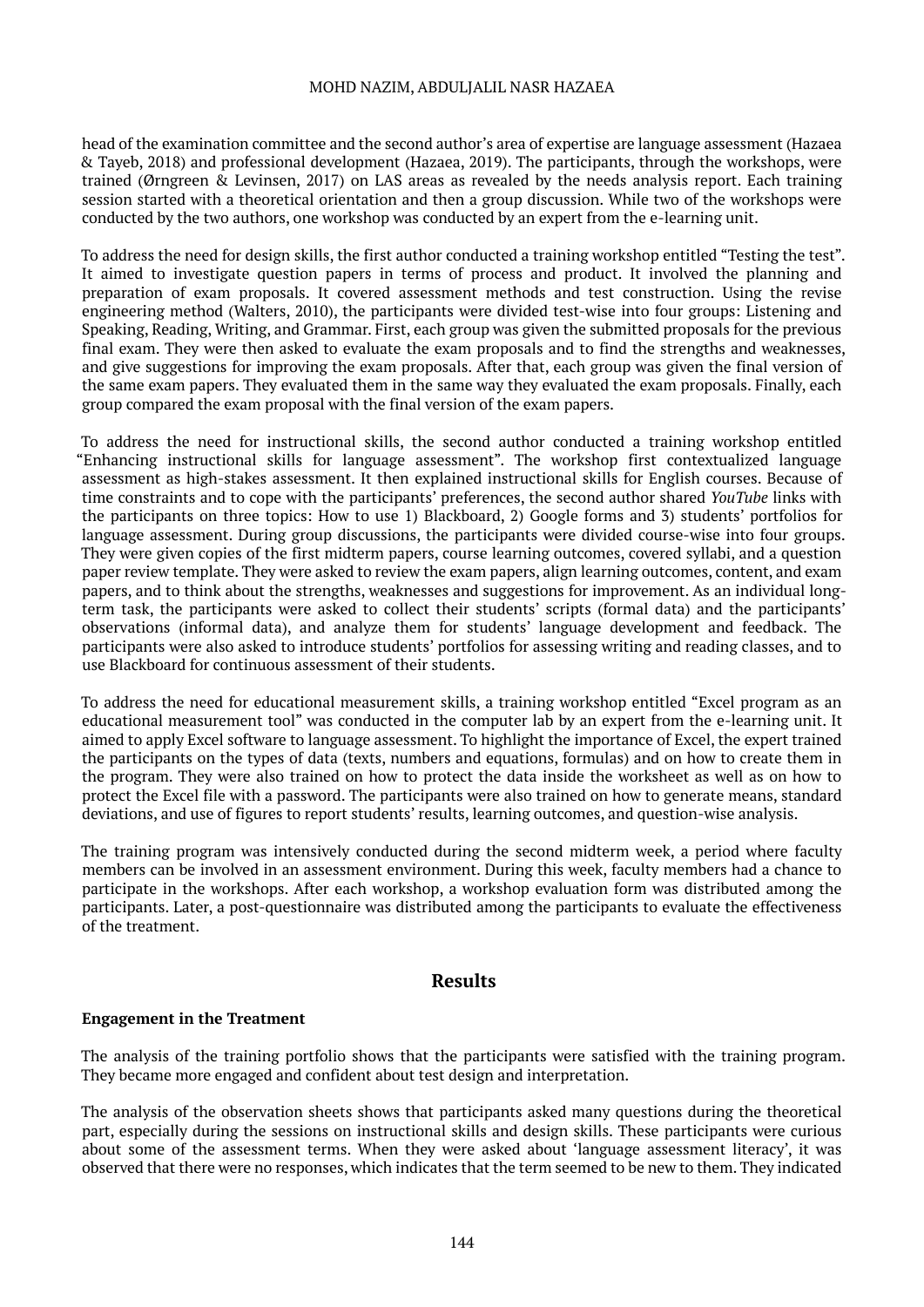that although they practiced some instructional skills such as reporting slow learners and good performance, they depended on direct methods for assessment data. They rarely used informal assessment data tools. In terms of design skills, some participants were surprised at the processes and the hidden work needed to assemble an exam paper before its final production. Furthermore, some participants asked for the training materials to be shared after the workshops.

During the group discussions in the workshops, the researchers observed that the participants were debating, which indicates overlapping roles such as classroom teachers, test writers, course coordinators, and members of the exam committee. The researchers also recorded the following observations during the training sessions or later when they were mentioned by the participants.

Next time, I am going to align learning outcomes, assessment plan in my exam proposal. It is a fruitful chance for developing test skills especially alignment of learning outcomes with questions.

Today, I got new understanding to testing … I hope to participate in similar workshops.

It is a perfect chance for triggering the essence of test interpretation.

I learnt from the discussion to improve the current situation to widen skills about testing and framing a balanced fair test to assess learners.

The exam questions should be based on learning outcomes.

I have to keep in mind Excel measurement when designing a test proposal.

The most challenging part for the participants was aligning learning outcomes, content, and the assessment plan. For test designing, the participants showed that they learnt how to construct good test structures. The participants also realized that they had different roles and shared responsibility in language assessment. They also realized that students' results are reported in several ways for different purposes. Students' results are reported to the competitive programs based on the highest scores where program of medicine, for example, selects the highest level of students. However, students' results are reported to other programs as 'pass' and 'fail'

The researchers also observed that the allocated time was not sufficient to address the needs for instructional skills and design skills. During the discussion sessions, the researchers had to stop the group work and collect data while the participants still needed more time to discuss the issues of the workshops. To overcome that challenge, the researchers shared the training materials with the participants. They also shared online tutorials for them to watch during their free time. During the workshop on measurement skills, the participants faced some technical problems with the Excel software including opening shared worksheets, and adding and calculating mathematic formulas.

The analysis of the workshop evaluation forms shows that the participants were satisfied and engaged with the new experience (Table 2).

**Table 2**

| No. | Level of satisfaction and engagement                                                                     |     | 4   |     |    |  |
|-----|----------------------------------------------------------------------------------------------------------|-----|-----|-----|----|--|
|     | I am satisfied with the topics, the tasks, and the structure of the workshop.                            | 58% | 32% | 10% |    |  |
| 2.  | I have interacted and participated in the workshop.                                                      | 45% | 39% | 16% |    |  |
| 3.  | The workshop is appropriate for me.                                                                      | 87% | 13% | 0   |    |  |
| 4.  | I have developed new understandings of testing.                                                          | 81% | 19% | 0   |    |  |
| 5.  | I have improved in terms of testing practices as a result of the workshop.                               | 58% | 23% | 13% | 6% |  |
| 6.  | The skills practiced during the workshop can be applied in language testing.                             | 94% | 6%  | 0   |    |  |
| 7.  | The skills practiced during the workshop can be transferred to my evaluation and marking situations. 87% |     | 13% | 0   |    |  |
| 8.  | The information can be transferred to interpreting and reporting test results.                           | 81% | 19% | 0   |    |  |

*Satisfaction and Engagement with the Workshops*

Note. Adapted from "Assessment literacy for teachers: A pilot study investigating the challenges, benefits and impact of assessment literacy training", by E. Boyd and D. Donnarumma, 2018, pp.123-125, *Teacher involvement inhigh-stakes language testing* (pp. 105-126). Spring-er International Publishing [\(http://dx.doi.org/10.1007/978-3-319-77177-9\\_7](http://dx.doi.org/10.1007/978-3-319-77177-9_7)). Copyright 2018 by Springer International Publishing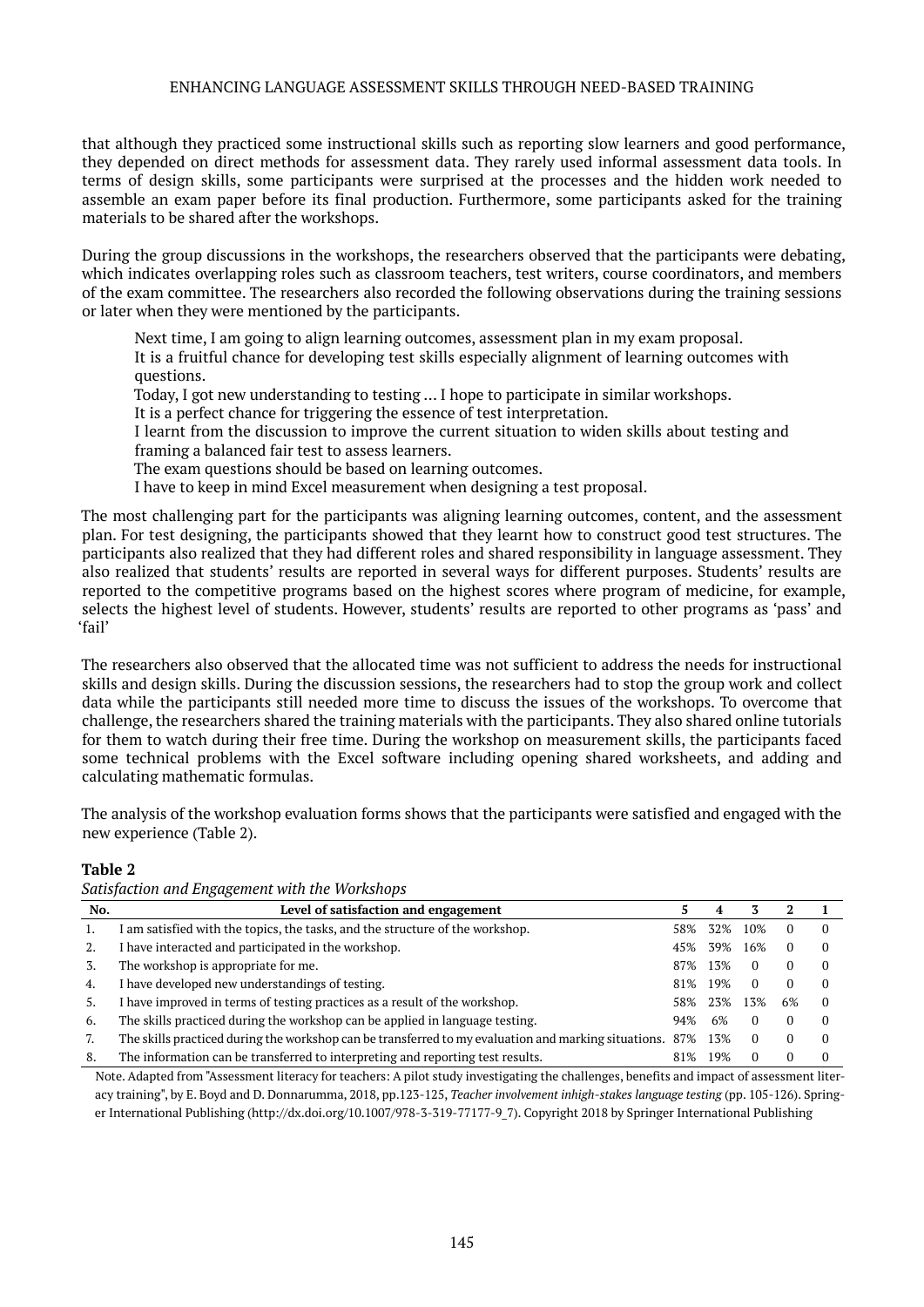This table shows that the participants built their confidence in testing. Most of the participants reported that the information gained during the workshop could be applied in language testing. They also showed that the workshops were appropriate for them, and the skills practiced during the workshops could be transferred to their evaluation and marking situations.

#### **Enhancing LASs**

The participants improved their LASs. The independent t-tests of the pre-treatment and post-treatment (see appendix) showed that the participants increased their instructional skills, design skills, and skills of educational measurements to 4.25, 4.21, and 4.04; respectively. Similarly, the paired t-test showed significant differences between the pre-treatment and the post-treatment at a 95% confidence interval of the differences (Table 3).

#### **Table 3**

*Paired Differences of the T-Test*

|                                              | <b>Paired Differences</b> |              |                       |                                              |              |           |    |                    |
|----------------------------------------------|---------------------------|--------------|-----------------------|----------------------------------------------|--------------|-----------|----|--------------------|
| <b>Pre-treatment – Posttreatment of LASs</b> | Mean                      | Std.<br>Dev. | Std.<br>Error<br>Mean | 95% Confidence Interval of<br>the Difference |              |           | df | Sig.<br>(2-tailed) |
|                                              |                           |              |                       | Lower                                        | <b>Upper</b> |           |    |                    |
| Instructional Skills                         | $-2.38440$                | .31262       | .09025                | $-2.58303$                                   | $-2.18577$   | $-26.421$ | 31 | .000.              |
| Design Skills                                | $-2.26345$                | .41716       | .12042                | $-2.52850$                                   | $-1.99840$   | $-18.796$ | 31 | .000.              |
| Skills of Educational Measurement            | $-1.62901$                | .42059       | .14870                | $-1.98064$                                   | $-1.27739$   | $-10.955$ | 31 | .000.              |
| LASs                                         | $-2.15020$                | .48236       | .08527                | $-2.32411$                                   | $-1.97629$   | $-25.216$ |    | .000               |

Table 3 shows the differences in the means and the statistical levels of significance of the pre-treatment and post-treatment of the LASs. Instructional skills and design skills scored very high means, 2.38 and 2.26, with a standard deviation of .312 and .417 respectively. Skills of educational measurement scored a high level, 1.62, with a standard deviation of .420. All in all, the paired test revealed the appearance of very high significances at the level of each LAS and the total LASs (.000).

The independent analysis of the post-treatment questionnaire The results of the treatment in the appendix shows that the participants improved instructional skills.

I can improve instruction based on assessment results and feedback. (57%)

I can provide feedback on students' assessment performance. (54%)

On the one hand, these two items indicated the highest level of improvement. On the other hand, the analysis showed that the participants need further training on using technology to assess students as in the following item *I can incorporate technologies in assessing students (35%)'*. They also need to be trained to use alternative means such as the students' portfolios of language assessment as was indicated in the analysis of the following item. *I can utilize alternative means for assessment, for example, portfolios. (41%)'*.

The independent analysis also showed the participants improved skills for designing tests (See appendix).

*I can write selected-response items such as multiple-choice, true-false, and matching. (54%) I can clearly define the language construct(s) a test will give information about. (53%)*

These two items indicated that the participants highly improved in terms of item writing and language constructs. On the contrary, the participants were still in need of workshops for raters and for designing rubrics for alternative means of assessment as can be seen in the following least developed items.

I can design workshops for raters, whenever necessary. (22%)

I can design rubrics for alternative assessments such as portfolios and peer assessment (39%)

The participants also improved their skills in educational measurement (See appendix). As evidenced by the following two items, the participants can infer students' points of strengths and weaknesses based on the analysis of questions and learning outcomes. They also benefitted from the shared tutorial links about the use of Excel in language assessment.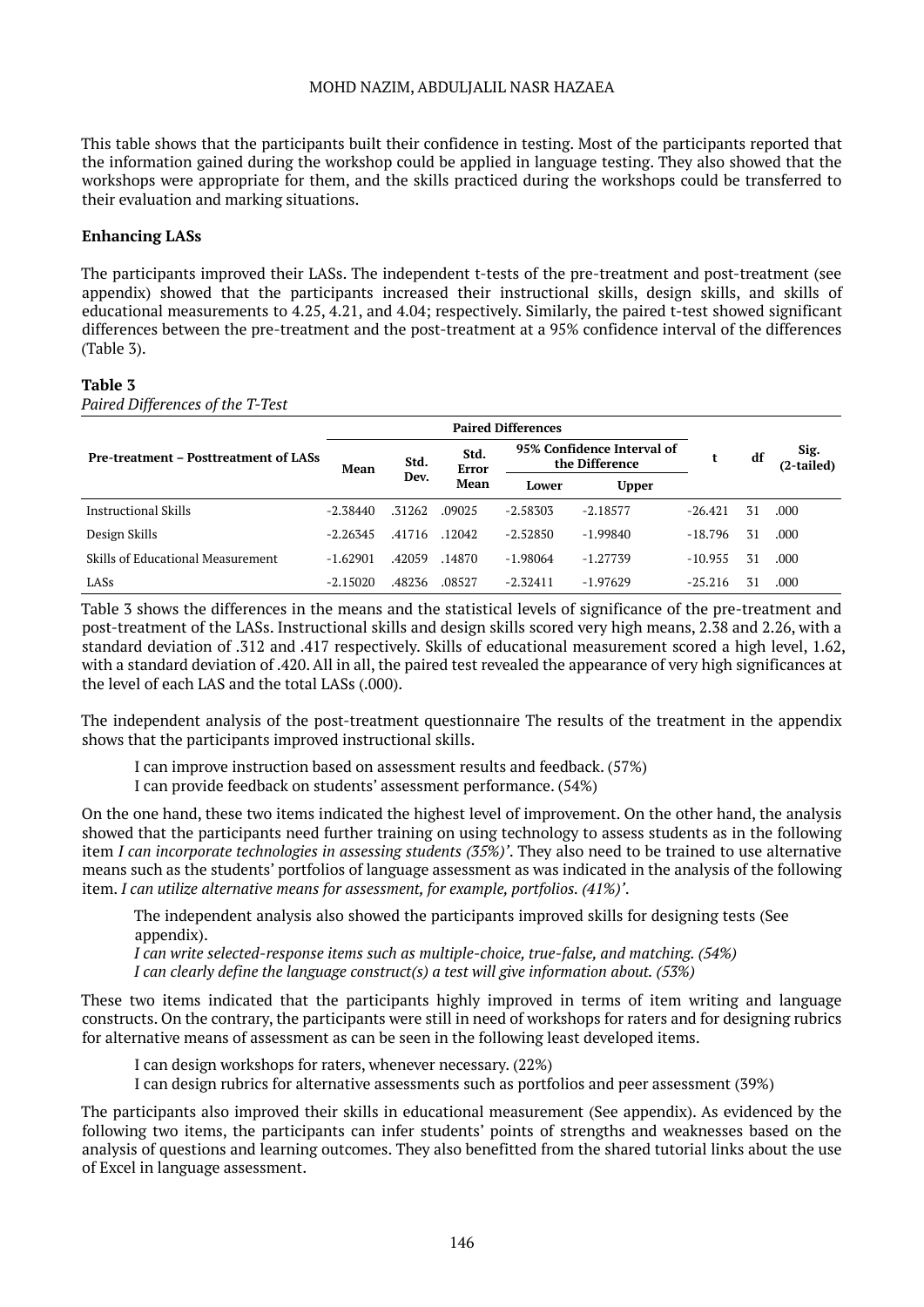I can infer students' strengths and weaknesses based on data. (45%)

I can use internet tutorials for particular language assessment needs. (43%)

However, the participants were still in need of critical analysis on external tests as evidenced by the following item analysis. *I can criticize external tests and their qualities based on their psychometric characteristics (22%).*  This item reported the least developed measurement skill. Unexpectedly, the participants reported that they needed to use Excel for language assessment as it was evidenced by the analysis of the following item.

I can use software such as Excel for language assessment. (24%)

This result can be attributed to the nature of work in a PY program where the exam committee interprets and reports assessment data. The role of faculty members lies in inserting the data into the Excel sheets prepared by the exam committee. It seems that the participants need to know more about how Excel sheets are prepared and designed.

### **Discussion**

This study aimed to scrutinize the impact of need-based training on LASs among faculty members in the PY program of Saudi University. First, it identified levels of LASs through a needs analysis. Then it designed a training program based on those reported needs; something to engage and motivate the participants regarding language assessment. Finally, it aimed to enhance LASs among the participants. This section revisits these three issues.

The nature of language assessment was a challenging endeavor for a PY program. Shifting the assessment to be based on learning outcomes had great effect on shaping the LASs among the participants. The needs analysis report showed that the participants lacked training on instructional skills, design skills, and skills of educational measurement. This need coincided with previous studies in the Saudi context. For example, Mansory (2016) found that EFL teachers at the Language Institute of Saudi University might be excluded from language assessment due to their need for developing LASs in technical areas, which necessitates technical preparation and training that can usually be expensive and time consuming. The study recommended long-term collaborative training and support that would greatly help in raising the assessment literacy among teachers. Similarly, Hakim (2015) reported poor practicing assessment techniques among EFL teachers at an English language institute in a Saudi university. The needs analysis was also in agreement with Hazaea and Tayeb (2018) who found that washback had the least effect on content assessment among the four factors of language teaching.

The present needs report is also supported by studies from European countries. On examining the training needs among language teachers in Europe, Vogt and Tsagari (2014) showed that teachers need training in language assessment. Because of inadequate training, teachers either learn about assessment at the workplace or assess their students with ready-made tests. Similarly, Boyd and Donnarumma (2018) found that EFL teachers need to be aware of the importance and impact of testing. They also need training on test design.

In Turkey, Öz and Atay (2017) suggested ongoing professional development sessions for EFL instructors to raise their awareness and to improve their performance in their own assessment. The same study found an imbalance between assessment literacy and classroom reflection. Hatipoğlu (2015) explored the role of assessment experience on EFL teachers' needs relevant to LAL.

In other countries, Lan and Fan (2019) found that EFL teachers in China were underdeveloped, especially in technical skills and language pedagogy. In Hong Kong, Lam (2015) concluded that potential research could investigate how in-service language teachers developed their LAL via workshops especially during the first few years of teaching. Sultana (2019) found that the insufficient academic background of assessment among Bangladeshi EFL teachers hindered their assessment skills.

Moving to another issue, the data analysis revealed that the participants engaged in the treatment. The training program moved the stagnant waters of language assessment for the participants. They participated actively in the workshops. These findings coincided with those reported by Boyd and Donnarumma (2018) who found that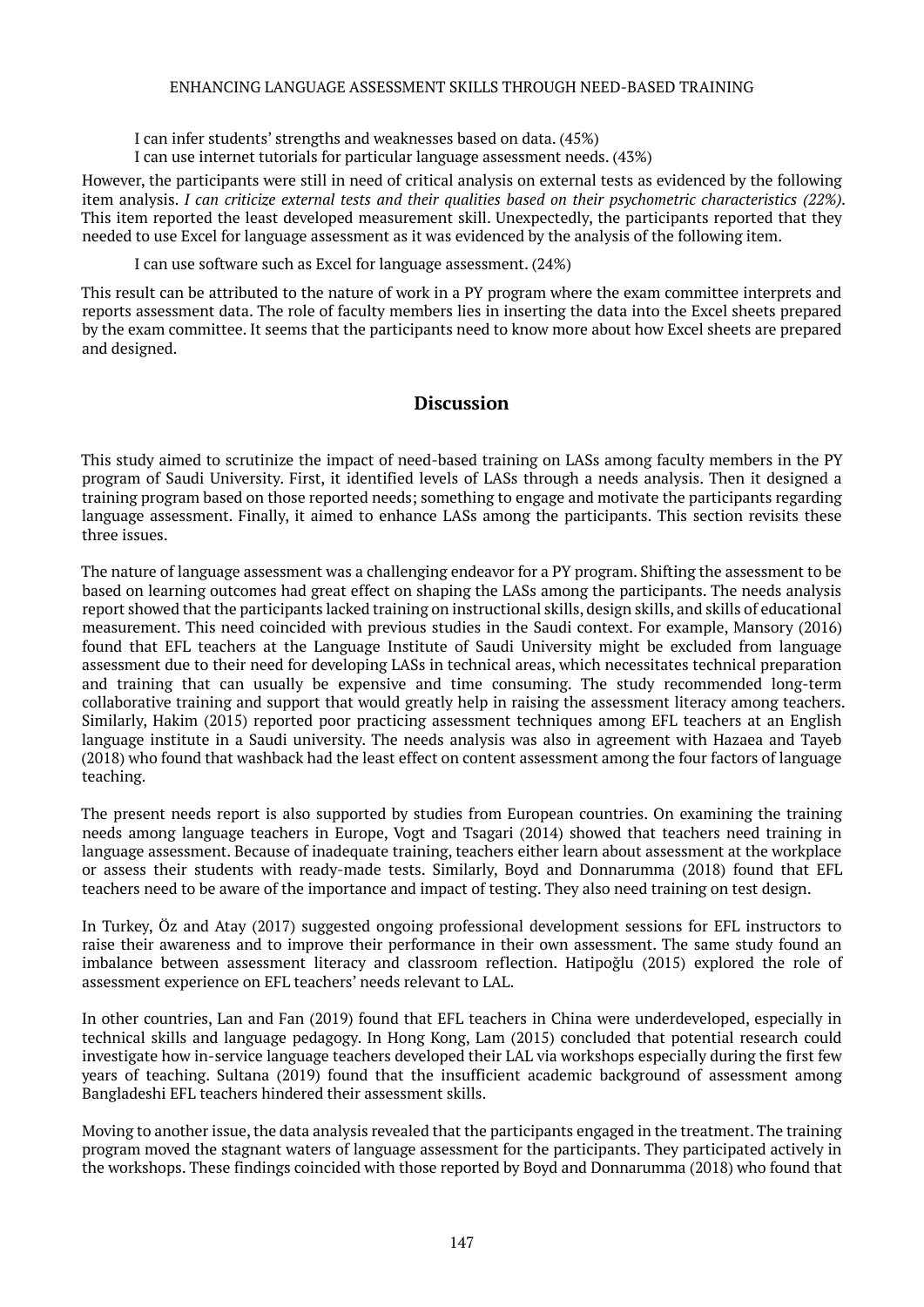tutors were confident about testing after training sessions on principles of language assessment. In an assessment training program for EFL teachers in Egypt, the participants reported high levels of agreement regarding the program outcomes. The participants also stated that the workshops were very useful (Gebril & Boraie, 2016). On the contrary, some disagreements and negotiations emerged during the group discussions due to the overlapping roles of the participants. These findings coincide with Malone (2017), who reported certain challenges including disagreements between language testers and teachers about the topics to be covered in an exam paper.

After the treatment, the data analysis shows that the training program was effective in terms of enhancing LASs (2.15). As the paired t-test showed, instructional skills (2.38) and design skills (2.26) scored a very high level of significance. Skills on educational measurements (1.62) also scored a high level of significance. These findings coincided with the existing research. Walters (2010) found that "prior formal training in test specification writing (or lack of it) affected [Standard Reverse Engineering] processes and outputs" (p.337). Umer et al. (2018) found an overlap between course learning outcomes and question papers in an English language program at Saudi University, which can lead to surface-level learning among students. The findings also coincided with Xie and Lei (2019) who proposed instructional assessment strategies with the L2 writing instruction processes. Chen and Zhang (2017) also found that feedback from teachers played a vital role in EFL writing.

Yet, the participants still need further training on online assessment, assessing students' portfolios, designing assessment workshops and rubrics, criticizing external tests, and programming Excel sheets for language assessment. These results suggest that training without practice is not effective. Some quizzes are sent online through the Blackboard, but online assessment where faculty members use Blackboard, for example, to generate questions, to give immediate feedback to students is not practiced in the PY program. That is why the participants feel that they need further training on online assessment. Similarly, it seems that the participants never use student portfolios in their assessment.

Guided by the LAL approach, the present study focused only on language teachers. On the contrary, students are still an important, yet neglected, stakeholder in language assessment. As teaching has moved into studentcentered learning, student-centered assessment (Baranovskaya & Shaforostova, 2017) is still underinvestigated among LAL theorists. For better language learning, recent research has shown the importance of involving students in their 'alternative' language assessment. For example, students can participate in their continuous assessment using student portfolios (Llarenas, 2019), peer assessment (Stognieva, 2015), selfassessment (Baranovskaya & Shaforostova, 2017), Olympiads (Bolshakova, 2015) and roundtable discussions (Rodomanchenko, 2017) to name a few.

## **Conclusion**

This context-specific study reports the levels of LASs among EFL faculty members and the effectiveness of professional training on LASs for designing and interpreting tests. It first identified three levels of LASs, and then addressed those needs in the context of professional development. The needs analysis report showed that the participants need training in the three overlapping areas of instructional skills, design skills, and educational measurement skills. During treatment, the study found that the participants reported their confidence and satisfaction with language assessment. The analysis of the post-treatment questionnaire showed that the participants improved their instructional skills, design skills, and skills of educational measurements.

These improvements could have positive effect on the participants' assessment practices. These findings imply constructive, valid, and fair assessments for PY students. These students are the indirect beneficiary of this experiment. Students' voices also need to be heard in language assessment. In a student-centered environment, students can be involved in pre-test preparation. For example, once students produce their own quizzes, classroom teachers can better understand the way students think of the exam and can address their needs in language assessment accordingly. In the context of high-stakes tests, students always ask about the nature of the exam. Such questions can be answered in the context of learning outcomes. In other words, when students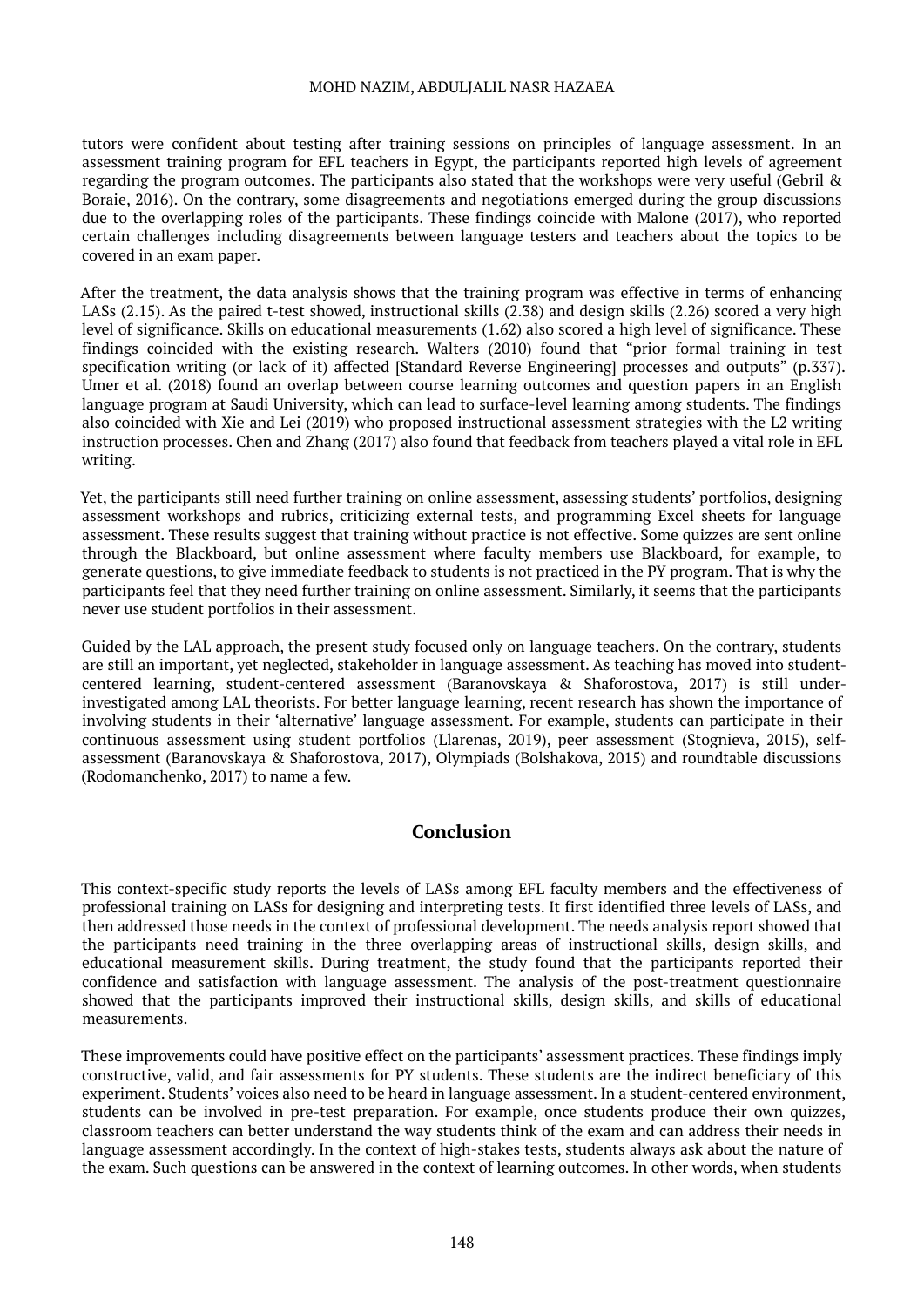ask about the nature of the test, faculty members need to highlight the intended learning outcomes of the courses. However, further research is recommended on enhancing LASs among students.

If we were to repeat the training program, we would make several adjustments. First, we would include other stakeholders such as EFL schoolteachers, students, and the coordinators of the concerned programs that stipulate PY high scores before admission. Second, we would invite experts from outside the university to share in training faculty members. We would sort out the need for assessment skills for reading, vocabulary, writing, speaking, and listening. The allocated time for the training program was not enough to accommodate the busy schedules of faculty members. An intensive program on design and instructional skills could be better implemented during a semester break. A remedial training program could also be implemented to re-address the skills that still need further training and discussion. Other researchers could also employ a similar training program to their unique teaching contexts.

## **Acknowledgements**

We would like to thank the Ministry of Education in Saudi Arabia and the Deanship of Scientific Research at Najran University for their financial funding and technical support for this project in the eighth research phase grant code No. NU/ SHED/16/109. Our gratitude extends to the editorial board and the anonymous reviewers of the manuscript for their constructive comments.

## **Conflict of interest**

The authors declare that they have no conflict of interest.

## **References**

- Baranovskaya, T., & Shaforostova, V. (2017). Assessment and evaluation techniques. *Journal of Language and Education, 3*(2), 30-38. <https://doi.org/10.17323/2411-7390-2017-3-2-30-38>
- Binet, A., Gavin, V., Carroll, L., & Arcaya, M. (2019). Designing and facilitating collaborative research design and data analysis workshops: Lessons learned in the healthy neighborhoods study. *International journal of environmental research and public health, 16*(3), 324-339.<http://dx.doi.org/10.3390/ijerph16030324>
- Bolshakova, E. (2015). Olympiad in the English language as a form of alternative language assessment. *Journal of Language and Education, 1*(2), 6-12. <https://doi.org/10.17323/2411-7390-2015-1-2-6-12>
- Boyd, E., & Donnarumma, D. (2018). Assessment literacy for teachers: A pilot study investigating the challenges, benefits and impact of assessment literacy training. In D. Xerri & P. V. Briffa (Eds.), *Teacher involvement inhighstakes language testing* (pp. 105-126). Springer International Publishing. [http://dx.doi.org/10.1007/978-3-](http://dx.doi.org/10.1007/978-3-319-77177-9_7) [319-77177-9\\_7](http://dx.doi.org/10.1007/978-3-319-77177-9_7)
- Brindley, G. (2001). Language assessment and professional development. In C. Elder, A. Brown, K. Hill, N. Iwashita, T. Lumley, T. McNamara & K. O'Loughlin (Eds.), *Experimenting with uncertainty: Essays in honour of Alan Davies* (pp. 137-143). Cambridge University Press.
- Chen, D. & Zhang, L. (2017). Formative assessment of academic English writing for Chinese EFL learners. *TESOL International Journal* , *12(2)*, 47-64
- Crusan, D., Plakans, L., & Gebril, A. (2016). Writing assessment literacy: Surveying second language teachers' knowledge, beliefs, and practices. *Assessing Writing, 28*, 43-56.<http://dx.doi.org/10.1016/j.asw.2016.03.001>
- Davies, A. (2008). Textbook trends in teaching language testing. *Language Testing,* 25(3), 327-347. http://dx.doi. org/10.1177/0265532208090156
- Djoub, Z. (2017). Assessment literacy: Beyond teacher practice. In R. Al-Mahrooqi, C. Coombe, F. Al-Maamari & V. Thakur (Eds.), *Revisiting EFL assessment: Second language learning and teaching* (pp. 9-27). Springer. [http://](http://dx.doi.org/10.1007/978-3-319-32601-6_2) [dx.doi.org/10.1007/978-3-319-32601-6\\_2](http://dx.doi.org/10.1007/978-3-319-32601-6_2)
- Fulcher, G. (2012). Assessment literacy for the language classroom. *Language Assessment Quarterly, 9*(2), 113- 132. <http://dx.doi.org/10.1080/15434303.2011.642041>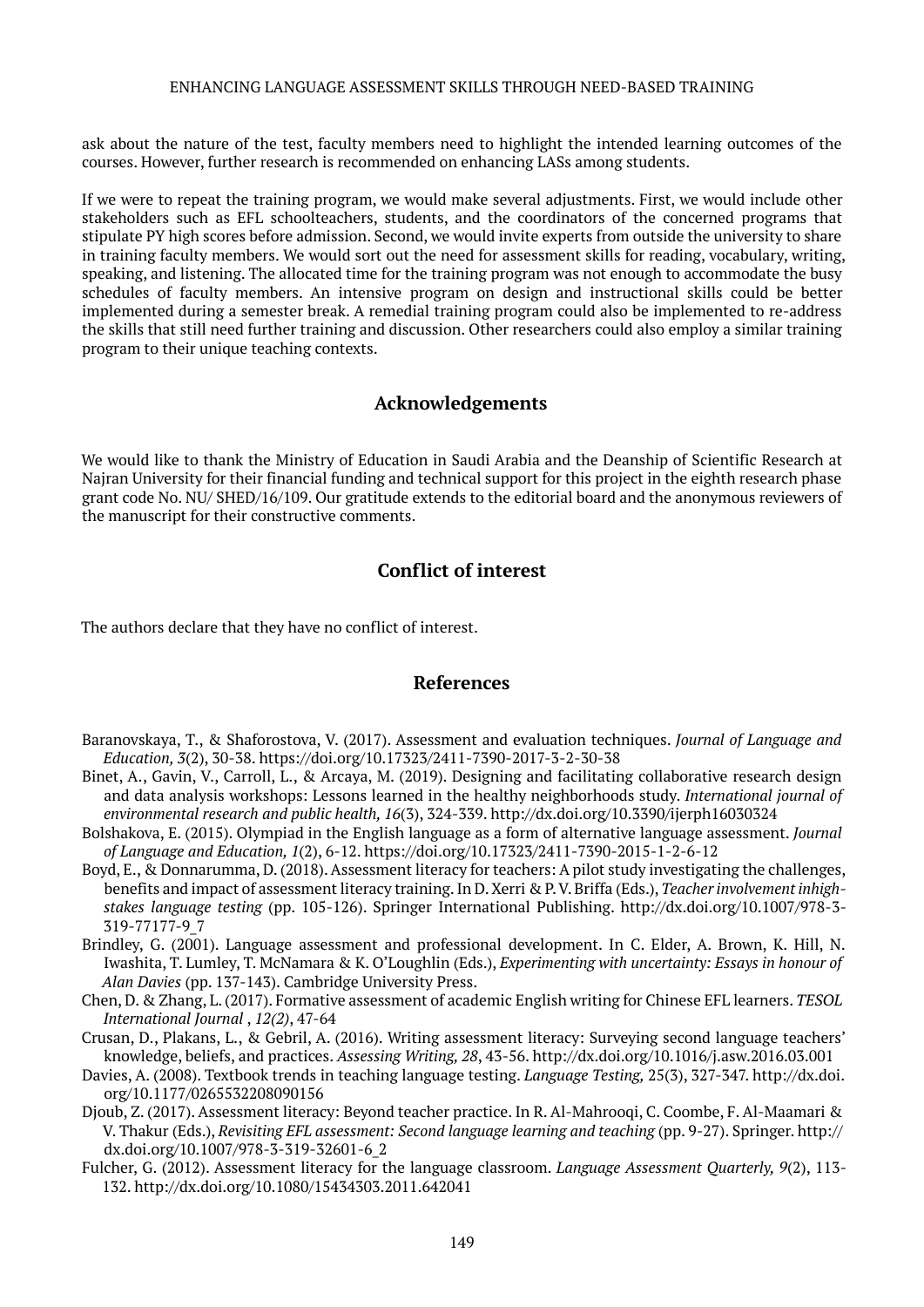- Galichkina, E. (2016). Developing teacher-trainees' assessment awareness in the EFL classroom through projectbased learning activity. *Journal of Language and Education, 2(3),* 61-70. [http://dx.doi.org/10.17323/2411-](http://dx.doi.org/10.17323/2411-7390-2016-2-3-61-70) [7390-2016-2-3-61-70](http://dx.doi.org/10.17323/2411-7390-2016-2-3-61-70)
- Gebril, A., & Boraie, D. (2016). Assessment literacy training for English language educators in Egypt. In V. Aryadoust & J. Fox (Eds.), *Trends in language assessment research and practice: The view from the Middle East and the Pacific Rim* (pp. 416-437). Combridge scholars publishing.
- Giraldo, F. (2018). Language assessment literacy: Implications for language teachers. *Profile Issues in Teachers' Professional Development, 20*(1), 179-195. <http://dx.doi.org/10.15446/profile.v20n1.62089>
- Hakim, B. (2015). English language teachers' ideology of ELT assessment literacy. *International Journal of Education & Literacy Studies, 3*(4), 42-48. http://dx.doi.org/10.7575/aiac.ijels.v.3n.4p.42
- Hatipoğlu, Ç. (2015). English language testing and evaluation (ELTE) training in Turkey: Expectations and needs of pre-service English language teachers. *ELT Research Journal, 4*(2), 111-128.
- Hazaea, A. (2019). The needs on professional development of English language faculty members at Saudi University. *International Journal of Educational Researchers, 10*(1), 1-14
- Hazaea, A. N., & Tayeb, Y. A. (2018). Washback effect of LOBELA on EFL teaching at preparatory year of Najran University. *International Journal of Educational Investigations, 5*(3),1-14
- Herrera M., L., Macías, V., & Fernando, D. (2015). A call for language assessment literacy in the education and development of teachers of English as a foreign language. *Colombian Applied Linguistics Journal, 17*(2), 302- 312. <https://doi.org/10.14483/udistrital.jour.calj.2015.2.a09>
- Hill, K., & McNamara, T. (2012). Developing a comprehensive, empirically based research framework for classroom-based assessment. Language testing, *29*(3), 395-420.<http://dx.doi.org/10.1177/0265532211428317>
- Inbar-Lourie, O. (2008). Constructing a language assessment knowledge base: A focus on language assessment courses. *Language Testing, 25*(3), 385-402.<http://dx.doi.org/10.1177/0265532208090158>
- Inbar-Lourie, O. (2012). Language assessment literacy. In C. Chapelle (Ed.), The encyclopedia of applied linguistics (pp. 1-9). John Wiley & Sons. <http://dx.doi.org/10.1002/9781405198431.wbeal0605>
- Khan, B., & Begum, S. (2012). Portfolio: A professional development and learning tool for teachers. *International Journal of Social Science and Education, 2*(2), 363-377.
- Lam, R. (2015). Language assessment training in Hong Kong: Implications for language assessment literacy. *Language Testing, 32*(2), 169-197. <http://dx.doi.org/10.1177/0265532214554321>
- Lan, C., & Fan, S. (2019). Developing classroom-based language assessment literacy for in-service EFL teachers: The gaps. *Studies in Educational Evaluation, 61*, 112-122 https://doi.org/110.1016/j.stueduc.2019.1003.1003.
- Language Assessment Literacy Symposium. (2016). Enhancing language assessment literacy: Sharing, broadening, innovating. *Language Assessment Literacy.* URL [http://wp.lancs.ac.uk/ltrg/files/2015/12/Language-](http://wp.lancs.ac.uk/ltrg/files/2015/12/Language-Assessment-Literacy-Symposium-2016-full-programme.pdf)[Assessment-Literacy-Symposium-2016-full-programme.pdf](http://wp.lancs.ac.uk/ltrg/files/2015/12/Language-Assessment-Literacy-Symposium-2016-full-programme.pdf)
- Llarenas, A.T. (2019). Vignettes of experiences in portfolio assessment. *Asian EFL Journal, 21*(2), 196-223
- Malone, M. E. (2017). Training in language assessment. In E. Shohamy, L. G. & S. May (Eds.), *Language Testing and Assessment, Encyclopedia of Language and Education* (vol. 3, pp. 225-239). Springer. [http://dx.doi.](http://dx.doi.org/10.1007/978-0-387-30424-3_178) [org/10.1007/978-0-387-30424-3\\_178](http://dx.doi.org/10.1007/978-0-387-30424-3_178)
- Mansory, M. (2016). *EFL teachers' beliefs and attitudes towards English language assessment in a Saudi university's English language institute* [Unpublished doctoral dissertation]. University of Exeter. URL [http://hdl.handle.](http://hdl.handle.net/10871/25765) [net/10871/25765](http://hdl.handle.net/10871/25765)
- Ørngreen, R., & Levinsen, K. (2017). Workshops as a research methodology. *Electronic Journal of E-learning, 15*(1), 70-81.
- Öz, S., & Atay, D. (2017). Turkish EFL instructors' in-class language assessment literacy: Perceptions and practices. *ELT Research Journal, 6*(1), 25-44.
- Pill, J., & Harding, L. (2013). Defining the language assessment literacy gap: Evidence from a parliamentary inquiry. *Language Testing, 30*(3), 381-402. <http://dx.doi.org/10.1177/0265532213480337>
- Rea-Dickins, P. (2001). Mirror, mirror on the wall: Identifying processes of classroom assessment. *Language Testing, 18*(4), 429-462. <http://dx.doi.org/10.1177/026553220101800407>
- Rodomanchenko, A. (2017). Roundtable discussion in language teaching: Assessing subject knowledge and language skills. *Journal of Language and Education, 3*(4), 44-51. [https://doi.org/10.17323/2411-7390-2017-3-](https://doi.org/10.17323/2411-7390-2017-3-4-44-51) [4-44-51](https://doi.org/10.17323/2411-7390-2017-3-4-44-51)
- Stabler-Havener, M. L. (2018). Defining, conceptualizing, problematizing, and assessing language teacher assessment literacy. *Working Papers in Applied Linguistics and TESOL, 18*(1), 1-22.
- Stognieva, O. (2015). Implementingp peer assessment in a Russian university ESP classroom. *Journal of Language and Education, 1*(4), 63-73. <https://doi.org/10.17323/2411-7390-2015-1-4-63-73>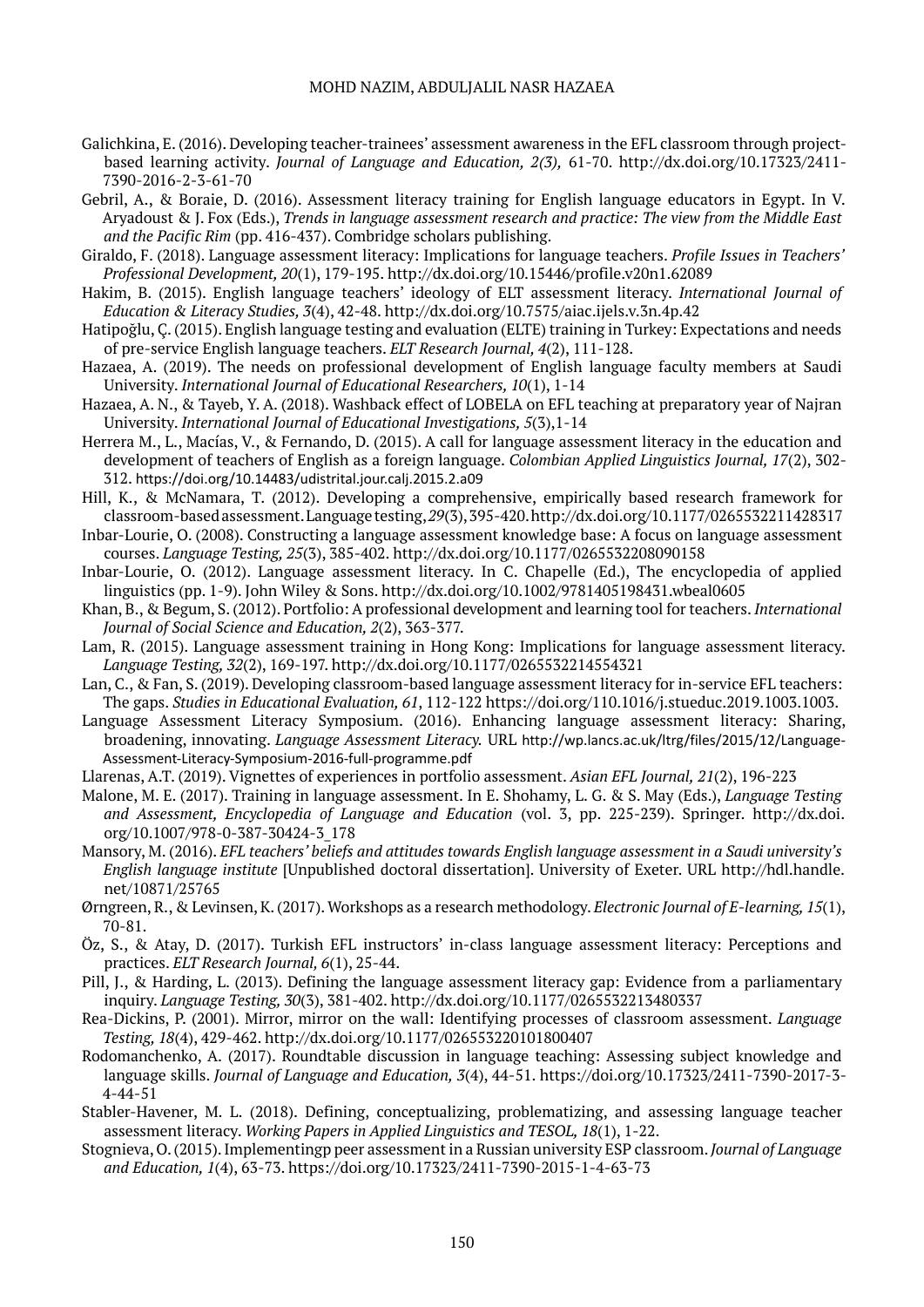- Sultana, N. (2019). Language assessment literacy: an uncharted area for the English language teachers in Bangladesh. *Language Testing in Asia, 9*(1), 1-14. <http://dx.doi.org/10.1186/s40468-019-0077-8>
- Taylor, L. (2009). Developing assessment literacy. *Annual Review of Applied Linguistics, 29*, 21-36. [http://dx.doi.](http://dx.doi.org/10.1017/S0267190509090035) [org/10.1017/S0267190509090035](http://dx.doi.org/10.1017/S0267190509090035)
- Taylor, L. (2013). Communicating the theory, practice and principles of language testing to test stakeholders: Some reflections. *Language Testing, 30*(3), 403-412. <http://dx.doi.org/10.1177/0265532213480338>
- Umer, M., Zakaria, M. H., & Alshara, M. A. (2018). Investigating Saudi University EFL teachers' assessment literacy: Theory and practice. *International Journal of English Linguistics*, 8(3), 345-356 [http://dx.doi.org/10.5539/ijel.](http://dx.doi.org/10.5539/ijel.v8n3p345) [v8n3p345](http://dx.doi.org/10.5539/ijel.v8n3p345)
- Vogt, K., & Tsagari, D. (2014). Assessment literacy of foreign language teachers: Findings of a European study. *Language Assessment Quarterly, 11*(4), 374-402[.http://dx.doi.org/10.1080/15434303.2014.960046](http://dx.doi.org/10.1080/15434303.2014.960046)
- Walters, F. S. (2010). Cultivating assessment literacy: Standards evaluation through language-test specification reverse engineering. *Language Assessment Quarterly, 7*(4), 317-342. [http://dx.doi.org/10.1080/15434303.201](http://dx.doi.org/10.1080/15434303.2010.516042) [0.516042](http://dx.doi.org/10.1080/15434303.2010.516042)
- Xie, Q., & Lei, Y. (2019) formative assessment in primary English writing classes: A case study from Hong Kong. *Asian EFL Journal, 23*(5), 55-95